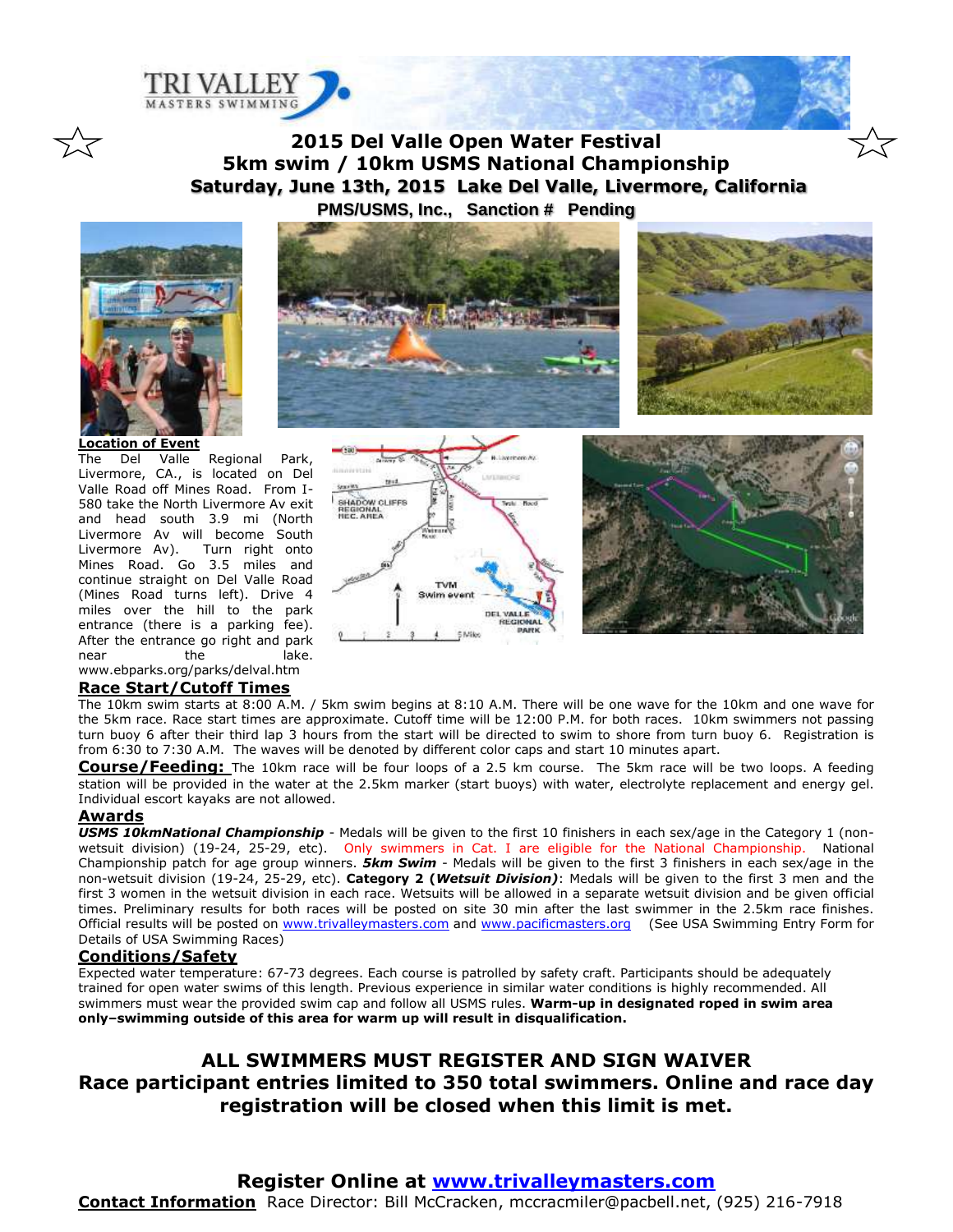

# **2015 Del Valle Open Water Festival 5km swim / 10km USMS National Championship Saturday, June 13, 2015 Lake Del Valle, Livermore, California PMS/USMS, Inc., Sanction # Pending**

Last Name\_\_\_\_\_\_\_\_\_\_\_\_\_\_\_\_\_\_\_\_\_\_\_ First Name \_\_\_\_\_\_\_\_\_\_\_\_\_\_\_\_\_\_ **USMS#** \_\_\_\_\_\_\_\_\_\_\_\_\_\_\_\_\_\_\_ Address\_\_\_\_\_\_\_\_\_\_\_\_\_\_\_\_\_\_\_\_\_\_\_\_\_\_\_\_\_\_\_\_\_\_\_\_\_\_\_\_\_\_\_\_\_\_\_\_\_\_\_\_\_ Phone \_\_\_\_\_\_\_\_\_\_\_\_\_\_\_\_\_\_\_\_ E-Mail 2008 and the contract of the contract of the contract of the contract of the contract of the contract of the contract of the contract of the contract of the contract of the contract of the contract of the contract o Date of Birth  $Age (on 6/13/15)$  Circle Gender M W Estimated 1650/1500 (mile) time for waves seeding \_\_\_\_\_\_\_\_\_\_\_\_\_\_ (A blank time entry will be placed in the 2<sup>nd</sup> or 3<sup>rd</sup> wave). We will randomly check the USMS database to validate times. Please be accurate. **Emergency Contact:**  Name example and the Relationship: the contact  $\#$ **Select races**:  $\bigcirc$  5km  $\bigcirc$  10km *Pre-race (10k must be pre-entered by 5/30/15)* \$75 \$ (Online processing fee waived prior to 5/13/15) **Wet-suit**:  $\bigcap$  Yes  $\bigcap$  No *Race day registration for 5km only* \$85 \$ **(if race limit is not filled) T-shirt** – Circle size: **S M L XL** *Pre-order*: T-shirt \$10 \$\_\_\_\_\_ **T-shirt** - Gender: **Male/Female All Sales Final. No Refunds.** Total \$\_\_\_\_\_

**\*\*\*\*\* Attach or Enclose copy of USMS Card with Entry \*\*\*\*\*\* Online processing fee of \$4.00 waived on all online entries prior to 11:59PM on 5/13/15. Online registration for the 10K closes 11:59PM on 5/30/15 or when race participant limit is reached.**

**Online registration for the 5K closes 11:59PM on 6/11/15 or when race participant limit is reached.**

#### *NO REFUNDS*

*Mail entries must be received by 5/30/15: Mail form with check to: Tri Valley Masters, Attn: DV15, P.O. Box 5116, Pleasanton, CA 94566*

Membership in United State Masters Swimming (USMS) is required to participate in this event for liability insurance purposes. To register with USMS, see the USMS website [http://www.usms.org/reg.](http://www.usms.org/reg) You may also obtain USMS membership on race day.

# **PLEASE READ CAREFULLY AND SIGN BELOW**:

"I, the undersigned participant, intending to be legally bound, hereby certify that I am physically fit and have not been otherwise informed by a physician. I acknowledge that I am aware of all the risks inherent in Masters swimming (training and competition), including possible permanent disability or death, and agree to assume all of those risks. AS A CONDITION OF MY PARTICIPATION IN THE MASTERS SWIMMING PROGRAM OR ANY ACTIVITIES INCIDENT THERETO, I HEREBY WAIVE ANY AND ALL RIGHTS TO CLAIMS FOR LOSS OR DAMAGES, INCLUDING ALL CLAIMS FOR LOSS OR DAMAGES CAUSED BY THE NEGLIGENCE, ACTIVE OR PASSIVE, OF THE FOLLOWING: UNITED STATES MASTERS SWIMMING, INC., USA-SWIMMING, THE LOCAL MASTERS SWIMMING COMMITTEES, PACIFIC SWIMMING THE CLUBS, HOST FACILITIES, EBRPD, MEET SPONSORS, MEET COMMITTEES, OR ANY INDIVIDUALS OFFICIATING AT THE MEETS OR SUPERVISING SUCH ACTIVITIES. In addition, I agree to abide by and be governed by the rules of USMS for Open Water Events: In addition, I specifically acknowledge that I am aware of all the risks inherent in open water swimming and agree to assume those risks."

Tri Valley Masters Del Valle 5km & 10km Open Water Swims Lake Del Valle, Livermore, California, Saturday, June 13, 2015

| Signature | ם דוכו ו |
|-----------|----------|

**Register Online at [www.trivalleymasters.com](http://www.trivalleymasters.com/)**

**Contact Information** Race Director: Bill McCracken, mccracmiler@pacbell.net, (925) 216-7918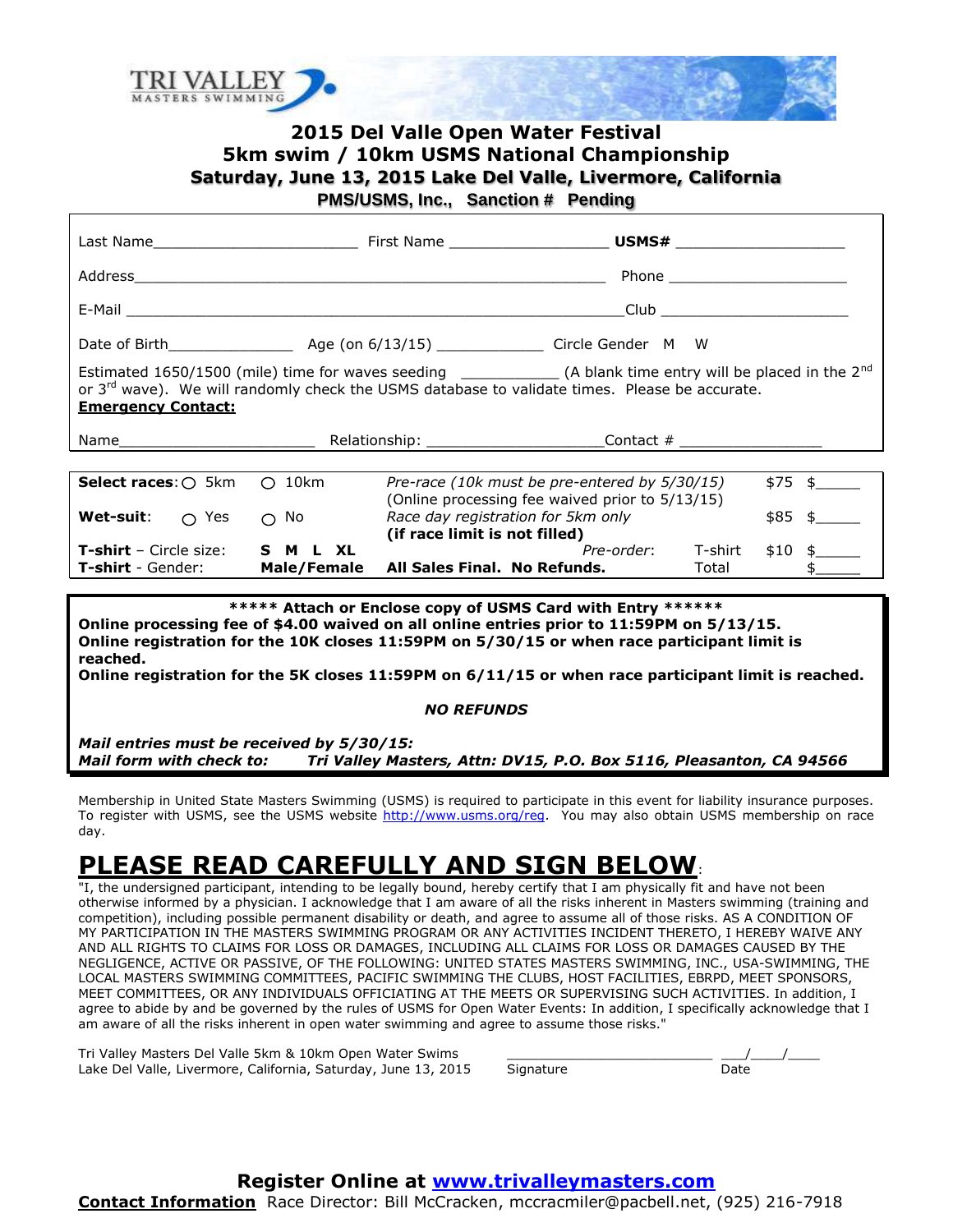

**2015 Del Valle Open Water Festival 1-Mile USMS National Championship / 2.5km swim Sunday, June 14, 2015 Lake Del Valle, Livermore, California PMS/USMS, Inc., Sanction # Pending**



 $\overline{a}$ 

**Location of Event** The Del Valle Regional Park, Livermore, CA., is located on Del Valle Road off Mines Road. From I-580 take the North Livermore Av exit and head south 3.9 mi (North Livermore Av will become South Livermore Av). Turn right onto Mines Road. Go 3.5 miles and continue straight on Del Valle Road (Mines Road turns left). Drive 4 miles over the hill to the park entrance (there is a parking fee). After the entrance go right and park near the lake. www.ebparks.org/parks/delval.htm



**Race Start/Cutoff Times:** The 1-mile swim begins at 8:30 A.M. and the 2.5km swim begins at 10:00 A.M. Race start times are approximate. Cutoff times are 50 minutes for the 1mile swim and 90 minutes for the 2.5km swim. Registration is from 6:45 to 9:15 A.M. Registration for the 1mile race will close at 8:00AM. Swimmers will be seeded in waves fast to slow. "No Time" entries will be seeded in the slowest wave. Wetsuits will be seeded in a separate wave. The waves will be denoted by different color caps and start 5-10 minutes apart.

**Awards:** *USMS 1-Mile National Championship* - Medals will be given to the first 10 finishers in each sex/age in the Category 1 (non-wetsuit division) (19-24, 25-29, etc). Only swimmers in Cat. I are eligible for the National Championship. National Championship patch for age group winners. *2.5km Swim* - Medals will be given to the first 3 finishers in each sex/age in the non-wetsuit division (19-24, 25-29, etc). **Category 2 (***Wetsuit Division)*: Medals will be given to the first 3 men and the first 3 women in the wetsuit division in each race. Wetsuits will be allowed in a separate wetsuit division and be given official times. Preliminary results for both races will be posted on site 30 min after the last swimmer in the 2.5km race finishes. Official results will be posted on [www.trivalleymasters.com](http://www.trivalleymasters.com/) and [www.pacificmasters.org](http://www.pacificmasters.org/)

**Conditions/Safety:** Expected water temperature: 67-73 degrees. Each course is patrolled by safety craft. Participants should be adequately trained for open water swims of this length. Previous experience in similar water conditions is highly recommended. All swimmers must wear the provided swim cap and follow all USMS rules. **Warm-up in designated roped in swim area only– swimming outside of this area for warm up will result in disqualification.**

## **ALL SWIMMERS MUST REGISTER AND SIGN WAIVER**